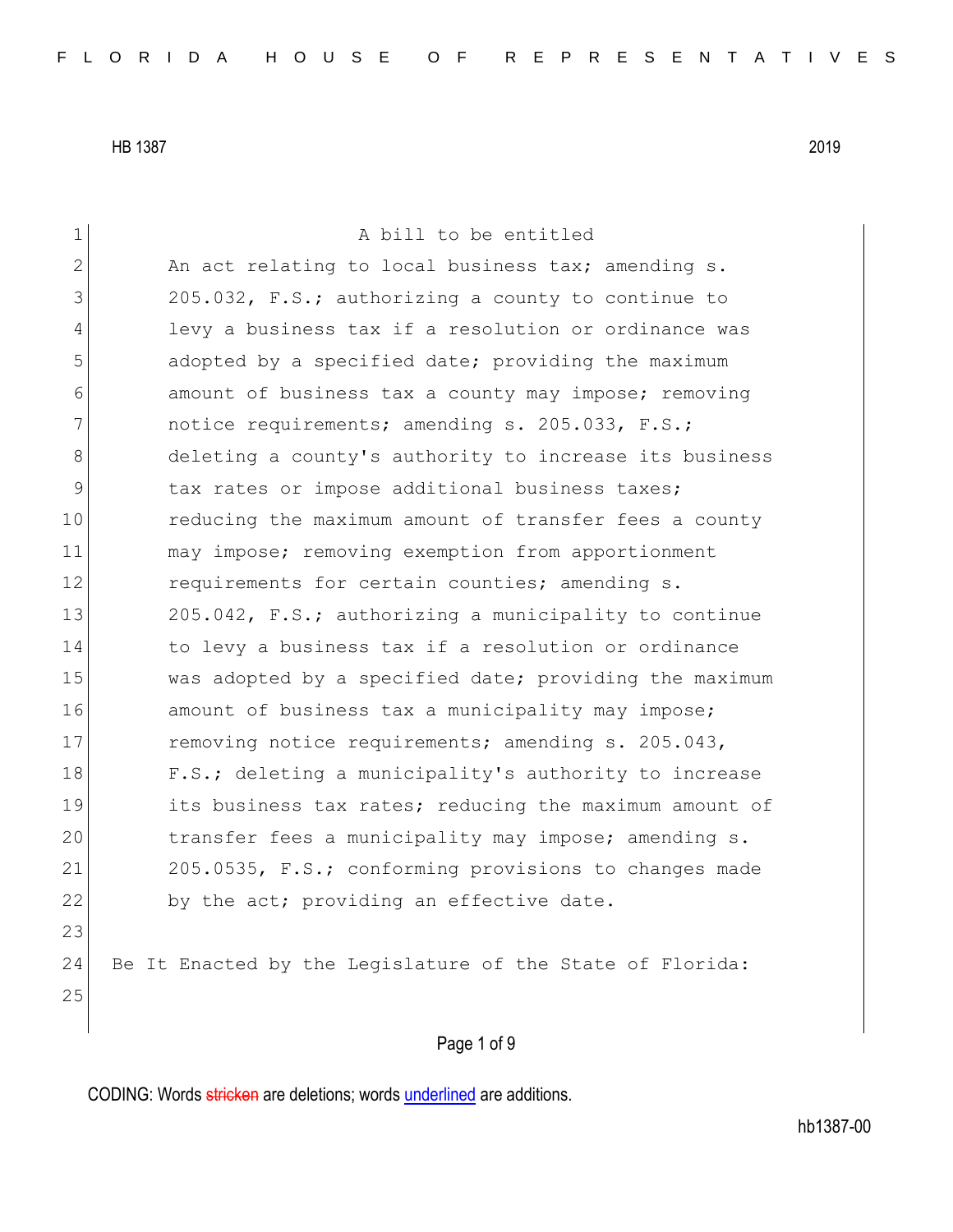Page 2 of 9 26 Section 1. Section 205.032, Florida Statutes, is amended 27 to read: 28 205.032 Levy; counties.—The governing body of a county may 29 continue to levy, by appropriate resolution or ordinance, a 30 business tax for the privilege of engaging in or managing any 31 business, profession, or occupation within its jurisdiction if 32 an appropriate resolution or ordinance was adopted before 33 January 1, 2019. For all other counties, the business tax 34 imposed on a taxpayer may not exceed \$25 However, the governing 35 body must first give at least 14 days' public notice between the 36 first and last reading of the resolution or ordinance by 37 publishing a notice in a newspaper of general circulation within 38 its jurisdiction as defined by law. The public notice must 39 contain the proposed classifications and rates applicable to the 40 business tax. 41 Section 2. Section 205.033, Florida Statutes, is amended 42 to read: 43 205.033 Conditions for levy; counties.-44 (1) The following conditions are imposed on the authority 45 of a county governing body to levy a business tax: 46 (a) The tax must be based upon reasonable classifications 47 and must be uniform throughout any class.  $48$  (b) Unless the county implements s. 205.0535 or adopts a 49 new business tax ordinance under s. 205.0315, a business tax 50 levied under this subsection may not exceed the rate provided by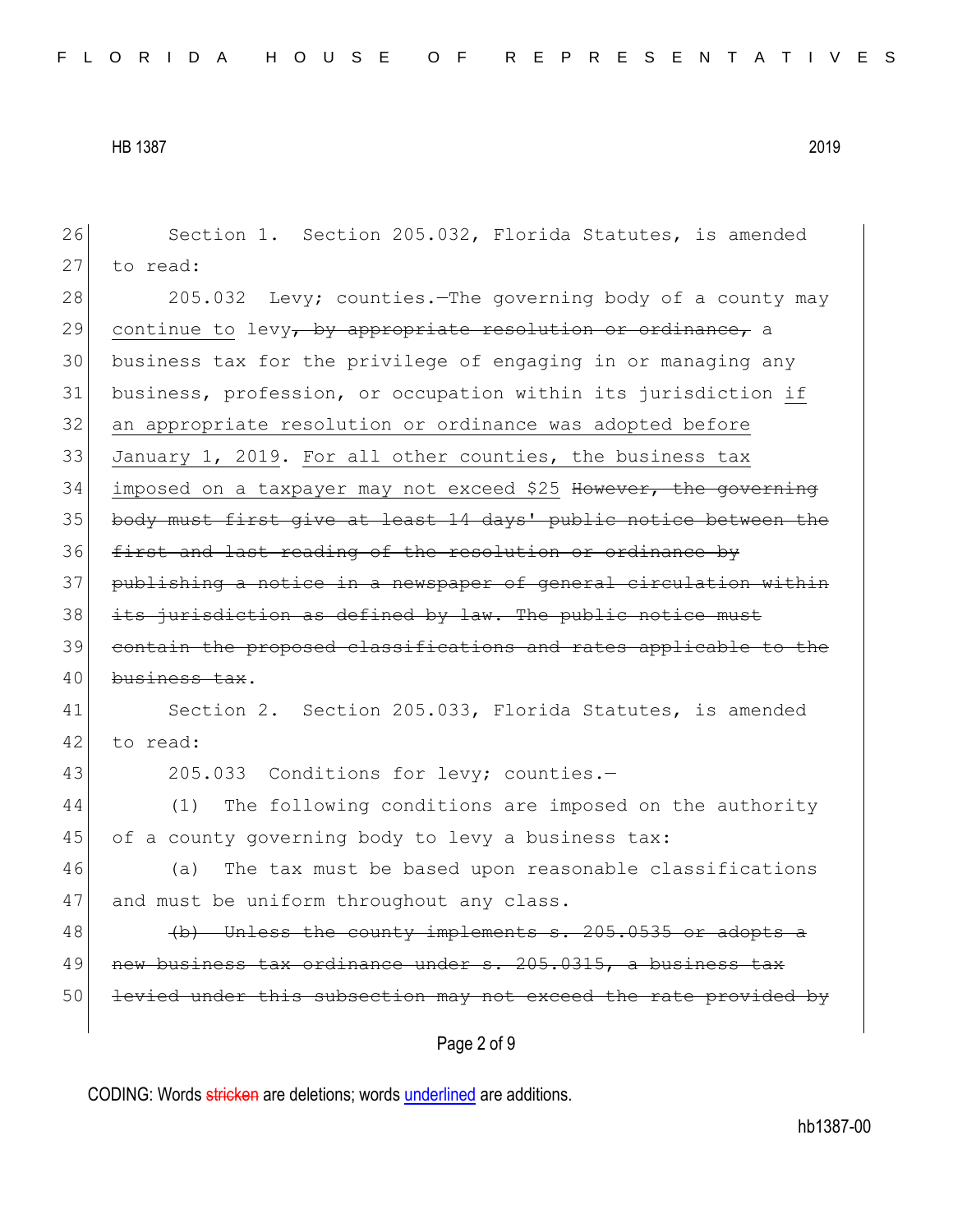$51$  this chapter in effect for the year beginning October 1, 1971; 52 however, beginning October 1, 1980, the county governing body 53 may increase business taxes authorized by this chapter. The 54 amount of the increase above the tax rate levied on October 1, 55 1971, for taxes levied at a flat rate may be up to 100 percent 56 for business taxes that are \$100 or less; 50 percent for 57 business taxes that are between \$101 and \$300; and 25 percent 58 for business taxes that are more than  $$300.$  Beginning October 1, 59 <del>1982, the increase may not exceed 25 percent for taxes levied at</del> 60 graduated or per unit rates. Authority to increase business 61 taxes does not apply to licenses or receipts granted to any  $62$  utility franchised by the county for which a franchise fee is 63  $paid.$ 

64 (b)  $\leftarrow$  A receipt is not valid for more than 1 year, and 65 all receipts expire on September 30 of each year, except as 66 otherwise provided by law.

67 (2) A Any receipt may be transferred to a new owner, when 68 there is a bona fide sale of the business, upon payment of a 69 transfer fee of up to 10 percent of the annual business tax $\tau$  but 70 not less than  $$3$  nor more than  $$25$ , and presentation of the 71 original receipt and evidence of the sale. The transfer fee must 72 be at least \$3 but not more than \$10.

73 (3) Upon written request and presentation of the original 74 receipt, a any receipt may be transferred from one location to 75 another location in the same county upon payment of a transfer

#### Page 3 of 9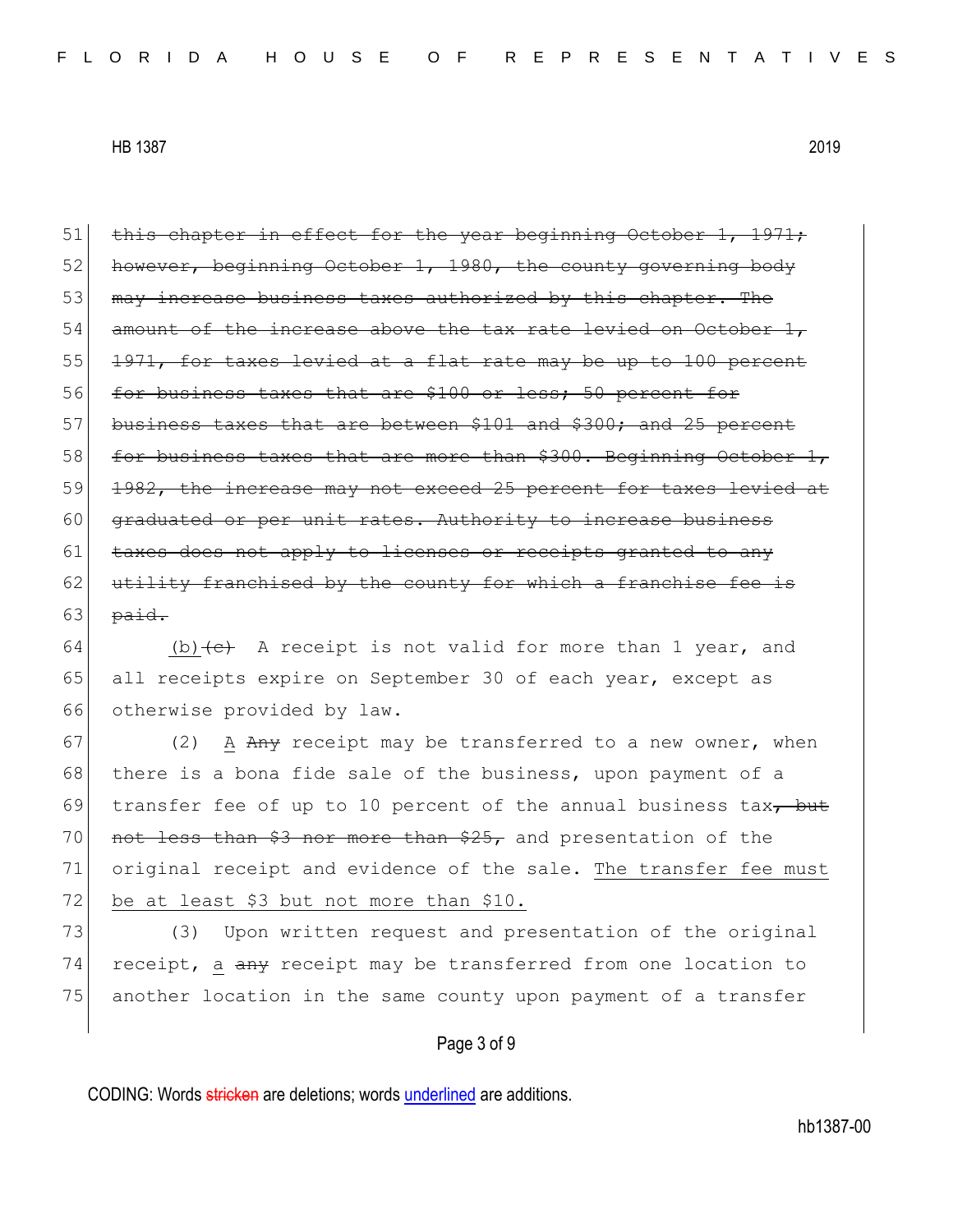76 fee of up to 10 percent of the annual business tax. The transfer 77 fee must be at least \$3 but not more than  $$10<sub>7</sub>$  but not less than  $78$   $$3$  nor more than \$25.

79 (4) The revenues derived from the business tax, exclusive 80 of the costs of collection and any credit given for municipal 81 business taxes, shall be apportioned between the unincorporated 82 area of the county and the incorporated municipalities located 83 therein by a ratio derived by dividing their respective  $84$  populations by the population of the county. This subsection 85 does not apply to counties that have established a new rate 86 structure under s. 205.0535.

87 (5) The revenues so apportioned shall be sent to the 88 governing authority of each municipality, according to its 89 ratio, and to the governing authority of the county, according 90 to the ratio of the unincorporated area, within 15 days after 91 following the month of receipt. This subsection does not apply  $92$  to counties that have established a new rate structure under  $93 \mid 205.0535.$ 

94  $(6)(a)$  Each county, as defined in s. 125.011(1), or any 95 county adjacent thereto may levy and collect, by an ordinance 96 enacted by the governing body of the county, an additional 97 business tax up to 50 percent of the appropriate business tax 98 imposed under subsection (1).

99  $\left(\frac{b}{b}\right)$  Subsections (4) and (5) do not apply to any revenues 100 derived from the additional tax imposed under this subsection.

### Page 4 of 9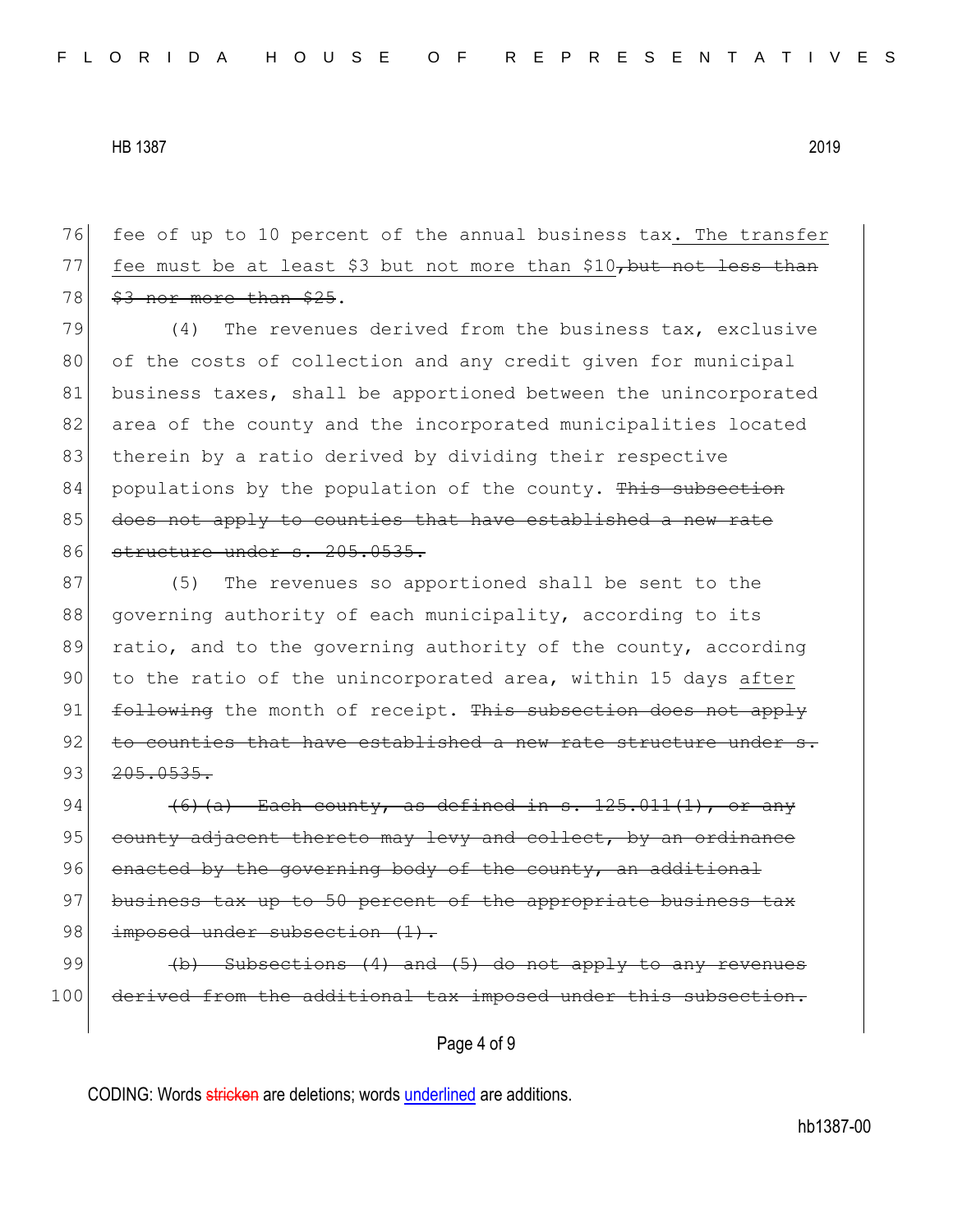101 Proceeds from the additional business tax must be placed in a 102 separate interest-earning account, and the governing body of the 103 county shall distribute this revenue, plus accrued interest, 104 each fiscal year to an organization or agency designated by the 105 governing body of the county to oversee and implement a 106 comprehensive economic development strategy through advertising, 107 promotional activities, and other sales and marketing 108 techniques.  $109$  (c) An ordinance that levies an additional business tax 110 under this subsection may not be adopted after January 1, 1995. 111 (6)<del>(7)</del> Notwithstanding any other provisions of this 112 chapter, the revenue received from a county business tax may be 113 used for overseeing and implementing a comprehensive economic 114 development strategy through advertising, promotional 115 activities, and other sales and marketing techniques. 116 Section 3. Section 205.042, Florida Statutes, is amended 117 to read: 118 205.042 Levy; municipalities.—The governing body of an 119 incorporated municipality may continue to levy, by appropriate 120 resolution or ordinance, a business tax for the privilege of 121 engaging in or managing any business, profession, or occupation 122 within its jurisdiction if an appropriate resolution or 123 ordinance was adopted before January 1, 2019. For all other 124 municipalities, the business tax may not exceed \$25 However, the 125 governing body must first give at least 14 days' public notice

## Page 5 of 9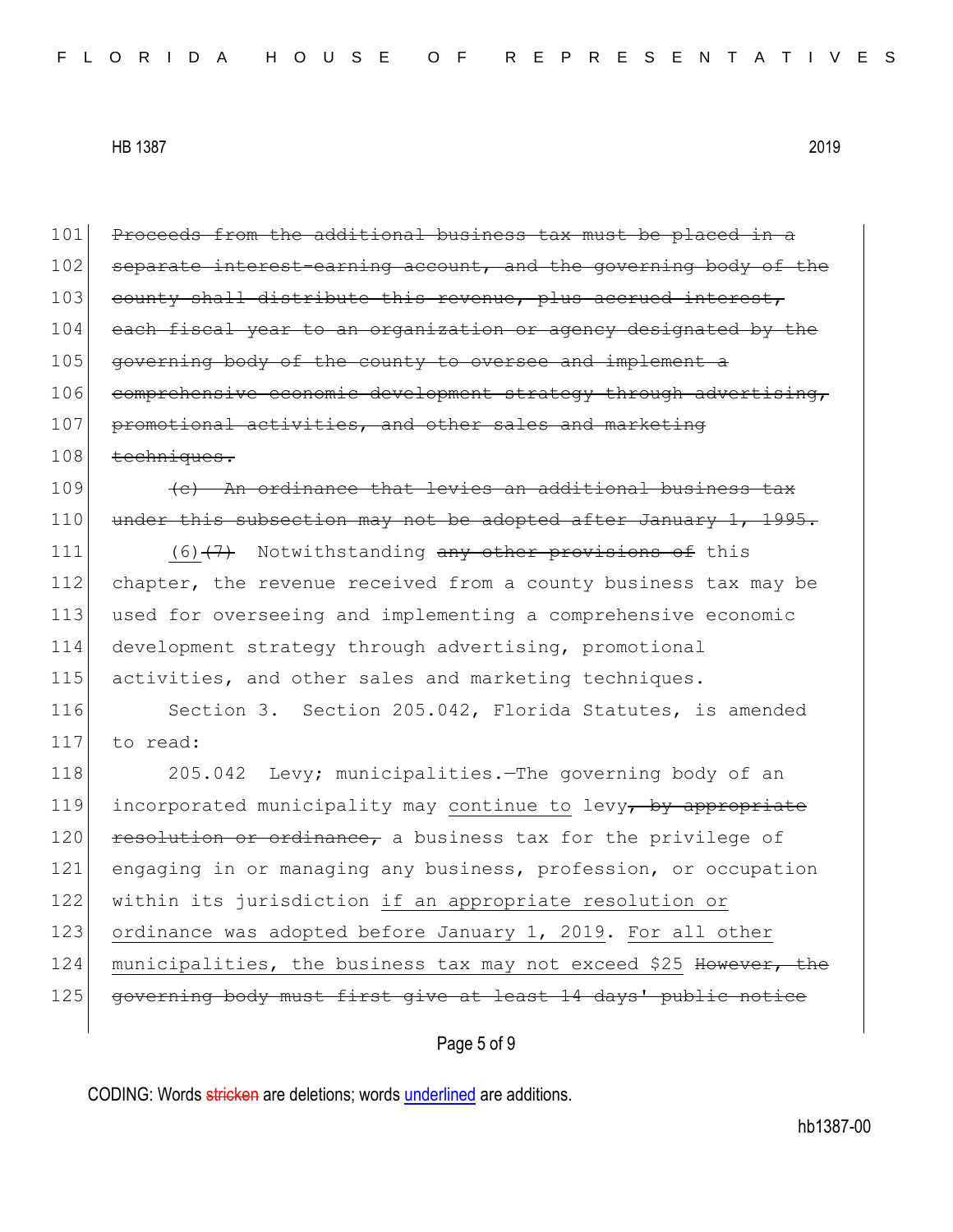126 between the first and last reading of the resolution or 127 ordinance by publishing the notice in a newspaper of general 128 circulation within its jurisdiction as defined by law. The 129 notice must contain the proposed classifications and rates 130 applicable to the business tax. The business tax may be levied 131 on:

132 (1) A Any person who maintains a permanent business 133 location or branch office within the municipality, for the 134 privilege of engaging in or managing any business within its 135 jurisdiction.

136 (2) A Any person who maintains a permanent business 137 location or branch office within the municipality, for the 138 privilege of engaging in or managing any profession or 139 occupation within its jurisdiction.

140 (3) A  $A_{\text{H}}$  person who does not qualify under subsection (1) 141 or subsection (2) and who transacts any business or engages in 142 any occupation or profession in interstate commerce, if the 143 business tax is not prohibited by s. 8, Art. I of the United 144 States Constitution.

145 Section 4. Subsections (1), (2), and (3) of section 146 205.043, Florida Statutes, are amended to read:

147 205.043 Conditions for levy; municipalities.-

148 (1) The following conditions are imposed on the authority 149 of a municipal governing body to levy a business tax: 150 (a) The tax must be based upon reasonable classifications

#### Page 6 of 9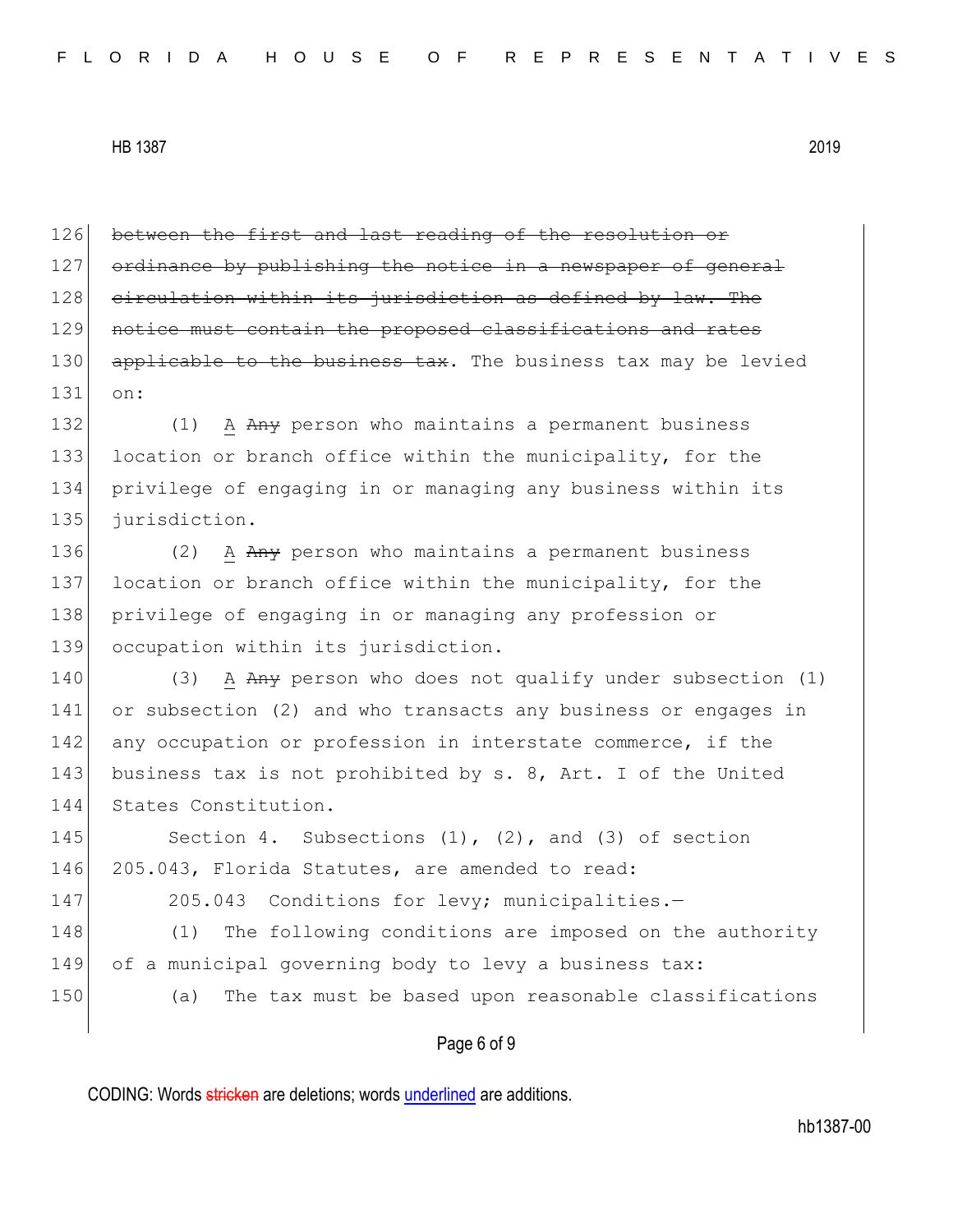151 and must be uniform throughout any class. 152 (b) Unless the municipality implements s. 205.0535 or 153 adopts a new business tax ordinance under s. 205.0315, 154 business tax levied under this subsection may not exceed the 155 rate in effect in the municipality for the year beginning 156 October 1, 1971; however, beginning October 1, 1980, the 157 municipal governing body may increase business taxes authorized 158 by this chapter. The amount of the increase above the tax rate 159 levied on October 1, 1971, for taxes levied at a flat rate may 160 be up to 100 percent for business taxes that are \$100 or less; 161 50 percent for business taxes that are between \$101 and \$300; 162 and 25 percent for business taxes that are more than \$300. 163 Beginning October 1, 1982, an increase may not exceed 25 percent 164 for taxes levied at graduated or per unit rates. Authority to 165 increase business taxes does not apply to receipts or licenses 166 granted to any utility franchised by the municipality for which 167 a franchise fee is paid.

168 (b)  $\left\{e\right\}$  A receipt is not valid for more than 1 year and all 169 receipts expire on September 30 of each year, except as 170 otherwise provided by law.

171 (2) A Any business receipt may be transferred to a new 172 owner, when there is a bona fide sale of the business, upon 173 payment of a transfer fee of up to 10 percent of the annual tax $\tau$ 174 but not less than \$3 nor more than \$25, and presentation of the 175 original receipt and evidence of the sale. The transfer fee must

#### Page 7 of 9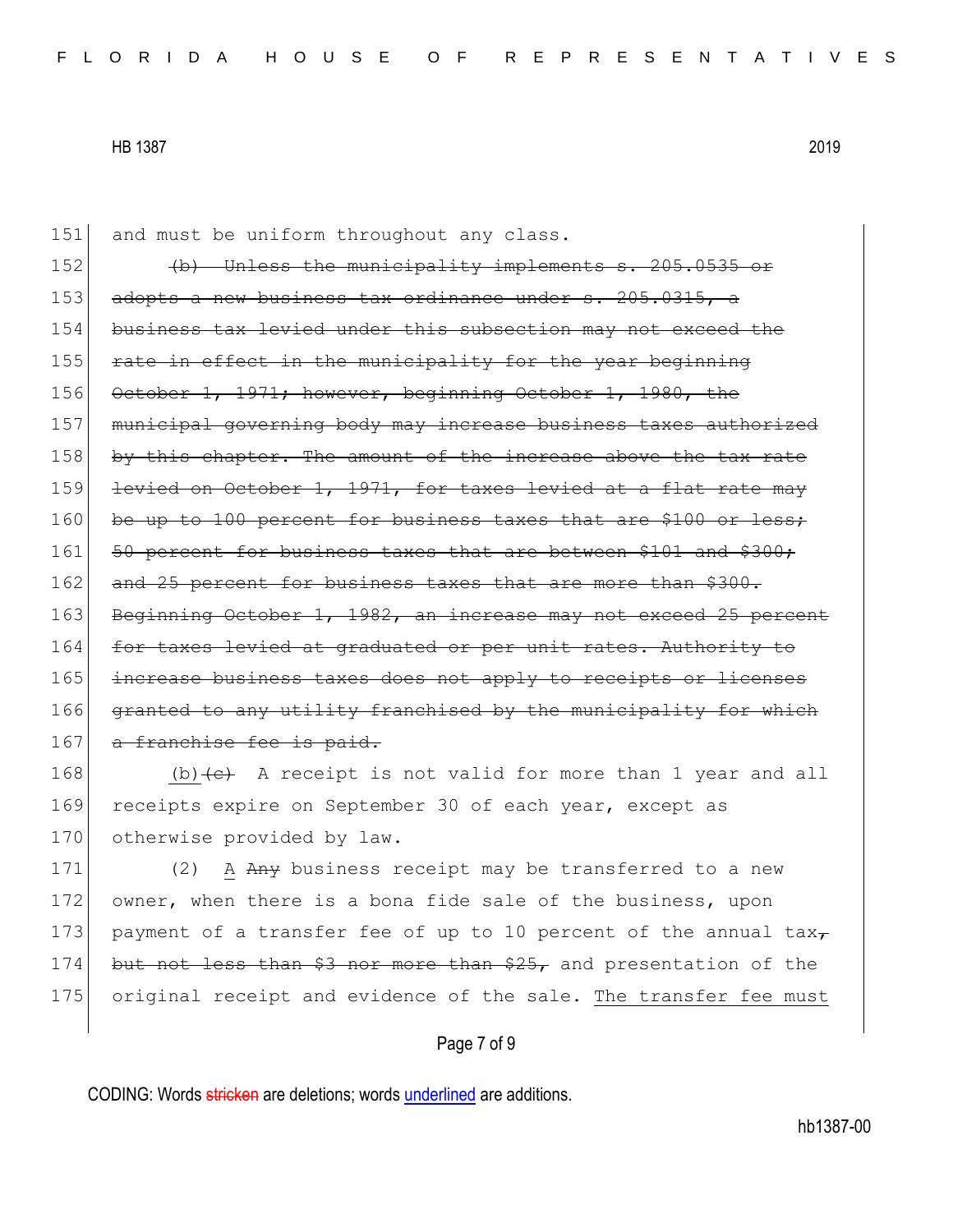| 176 | be at least \$3 but not more than \$10.                            |
|-----|--------------------------------------------------------------------|
| 177 | Upon written request and presentation of the original<br>(3)       |
| 178 | receipt, a any receipt may be transferred from one location to     |
| 179 | another location in the same municipality upon payment of a        |
| 180 | transfer fee of up to 10 percent of the annual tax. The transfer   |
| 181 | fee must be at least \$3 but not more than \$10, but not less than |
| 182 | \$3 nor more than \$25.                                            |
| 183 | Section 5. Paragraphs (a) and (b) of subsection (3) of             |
| 184 | section 205.0535, Florida Statutes, are amended to read:           |
| 185 | 205.0535 Reclassification and rate structure revisions.-           |
| 186 | After the reclassification and rate structure<br>$(3)$ (a)         |
| 187 | revisions have been transmitted to and considered by the           |
| 188 | appropriate local governing body, it may adopt by majority vote    |
| 189 | a new business tax ordinance. The business tax imposed on a        |
| 190 | taxpayer may not exceed \$25 Except that a minimum tax of up to    |
| 191 | \$25 is permitted, the reclassification may not increase the tax   |
| 192 | by more than the following: for receipts costing \$150 or less,    |
| 193 | 200 percent; for receipts costing more than \$150 but not more     |
| 194 | than \$500, 100 percent; for receipts costing more than \$500 but  |
| 195 | not more than \$2,500, 75 percent; for receipts costing more than  |
| 196 | \$2,500 but not more than \$10,000, 50 percent; and for receipts   |
| 197 | costing more than \$10,000, 10 percent; however, in no case may    |
| 198 | the tax on any receipt be increased more than \$5,000.             |
| 199 | The total annual revenue generated by the new rate<br>(b)          |
| 200 | structure for the fiscal year following the fiscal year during     |
|     |                                                                    |

# Page 8 of 9